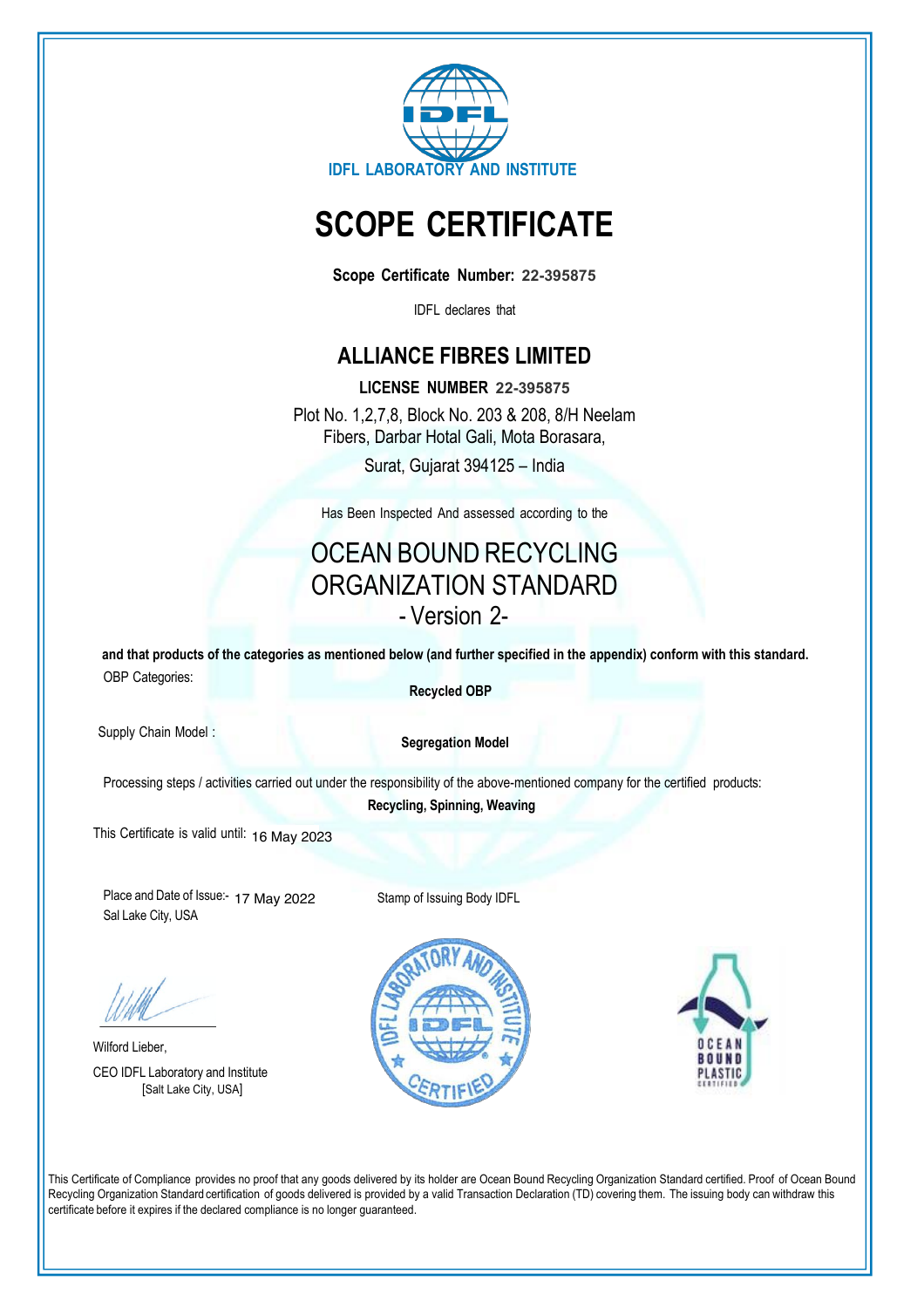## **ALLIANCE FIBRES LIMITED Ocean Bound Recycling Organization Standard**

Products Appendix to Certificate No. 22-395875

In specific the certificate covers the following products:

| <b>Commercial Name</b>  | <b>OBP Category</b> | <b>OBP Source</b>  | <b>Plastic and</b><br><b>Product Type</b> | % OBP in the<br>product |
|-------------------------|---------------------|--------------------|-------------------------------------------|-------------------------|
| <b>PET FLAKES</b>       | <b>Recycled OBP</b> | OBP within 50 km   | <b>PET</b>                                | 100%                    |
|                         |                     | from the Shoreline |                                           |                         |
| Polyester yarn          | <b>Recycled OBP</b> | OBP within 50 km   | <b>PET</b>                                | 100%                    |
|                         |                     | from the Shoreline |                                           |                         |
| Staple fiber            | <b>Recycled OBP</b> | OBP within 50 km   | <b>PET</b>                                | 100%                    |
|                         |                     | from the Shoreline |                                           |                         |
| <b>PET Ropes</b>        | <b>Recycled OBP</b> | OBP within 50 km   | <b>PET</b>                                | 100%                    |
|                         |                     | from the Shoreline |                                           |                         |
| <b>Polyester Fabric</b> | <b>Recycled OBP</b> | OBP within 50 km   | <b>PET</b>                                | 100%                    |
|                         |                     | from the Shoreline |                                           |                         |
| <b>Polyester Fabric</b> | <b>Recycled OBP</b> | OBP within 50 km   | <b>PET</b>                                |                         |
|                         |                     | from the Shoreline |                                           | 70%                     |
|                         | <b>Recycled OBP</b> | OBP within 50 km   | <b>PET</b>                                |                         |
| <b>Polyester Fabric</b> |                     | from the Shoreline |                                           | 50%                     |
| <b>Polyester Fabric</b> | <b>Recycled OBP</b> | OBP within 50 km   | <b>PET</b>                                |                         |
|                         |                     | from the Shoreline |                                           | 30%                     |
| Grinding                | <b>Recycled OBP</b> | OBP within 50 km   | PP, HDPE,                                 |                         |
|                         |                     | from the Shoreline | LDPE, PE                                  | 100%                    |
| Lumps                   | <b>Recycled OBP</b> | OBP within 50 km   | PP                                        |                         |
|                         |                     | from the Shoreline |                                           | 100%                    |

END OF APPENDIX

Place and Date of Issue:- Salt Lake City, USA  $\overline{17}$  May

---------------------------

Wilford Lieber, CEO [Salt Lake City, USA]





---------------------------------

This certificate provides no proof that any goods delivered by its holder are certified to the listed standard. Proof of certification of goods delivered is provided by a valid Transaction Declaration(TD) covering them.